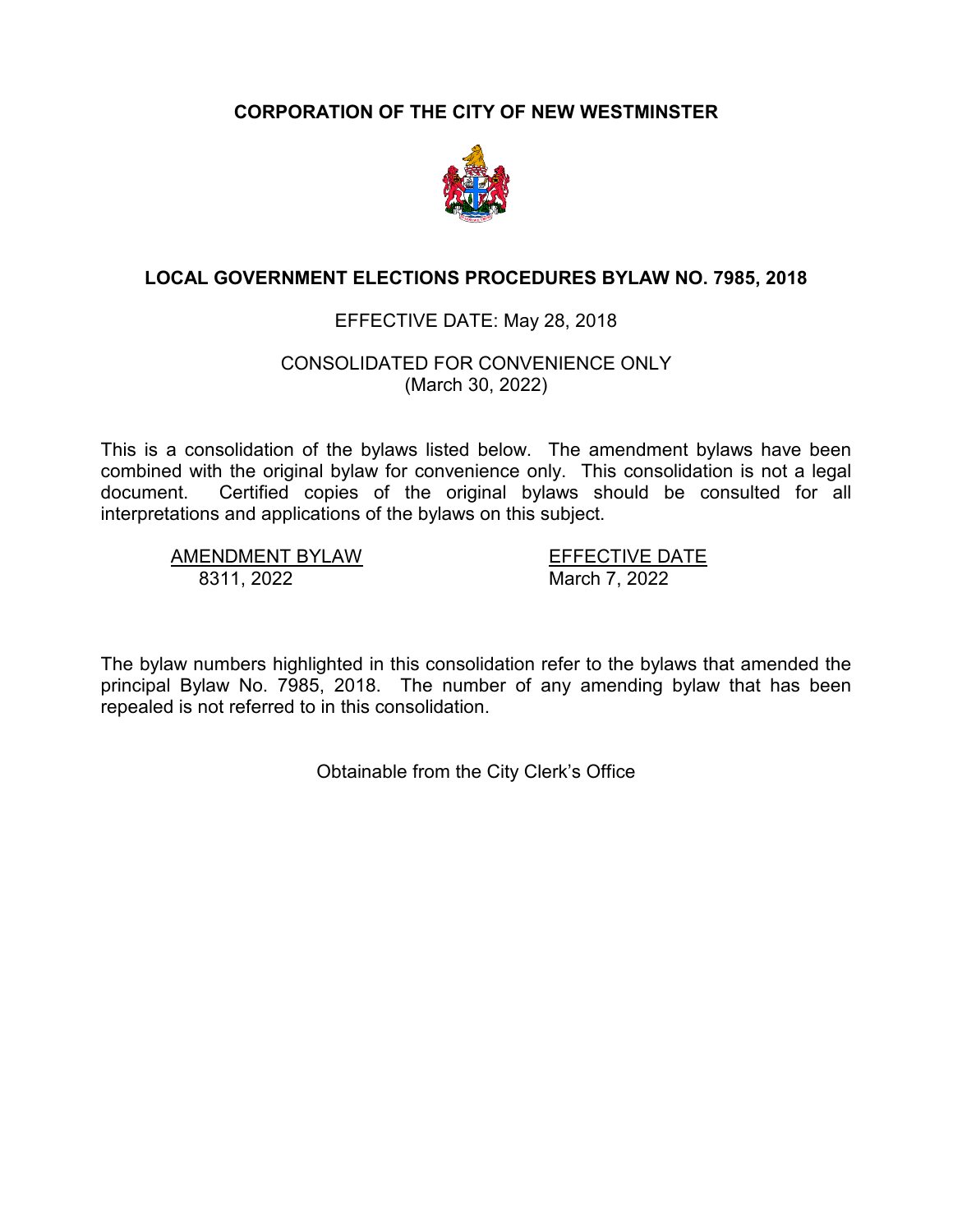# CORPORATION OF THE CITY OF NEW WESTMINSTER

## BYLAW NO.7985, 2018

A Bylaw to provide for the determination of various procedures for the conduct of local government elections and other voting

WHEREAS under the *Local Government Act*, the Council may, by bylaw, determine various procedures and requirements to be applied in the conduct of local government elections and other voting;

AND WHEREAS City Council wishes to establish various procedures and requirements under that authority;

NOW THEREFORE THE CITY COUNCIL of the Corporation of the City of New Westminster in open meeting assembled ENACTS AS FOLLOWS:

#### **1. Citation**

This bylaw may be cited for all purposes as "Local Government Elections Procedures Bylaw No. 7985, 2018".

#### **2. Definitions**

In this bylaw:

"*Community Charter*" means the *Community Charter*, SBC 2003, Chapter 26, as amended from time to time;

"election" means an election for the number of persons required to fill a local government office;

"*Election Act*" means the *Election Act*, RSBC 1996, Chapter 106, as amended from time to time;

"elector" means a resident elector or property elector of the City of New Westminster, as defined under the *Local Government Act*;

"general local election" means the elections held for the mayor and all councillors of the local government, which was held in 2014 and must be held in every fourth year after that;

"general voting day" means

(a) for a general local election, the third Saturday of October in the year of the election,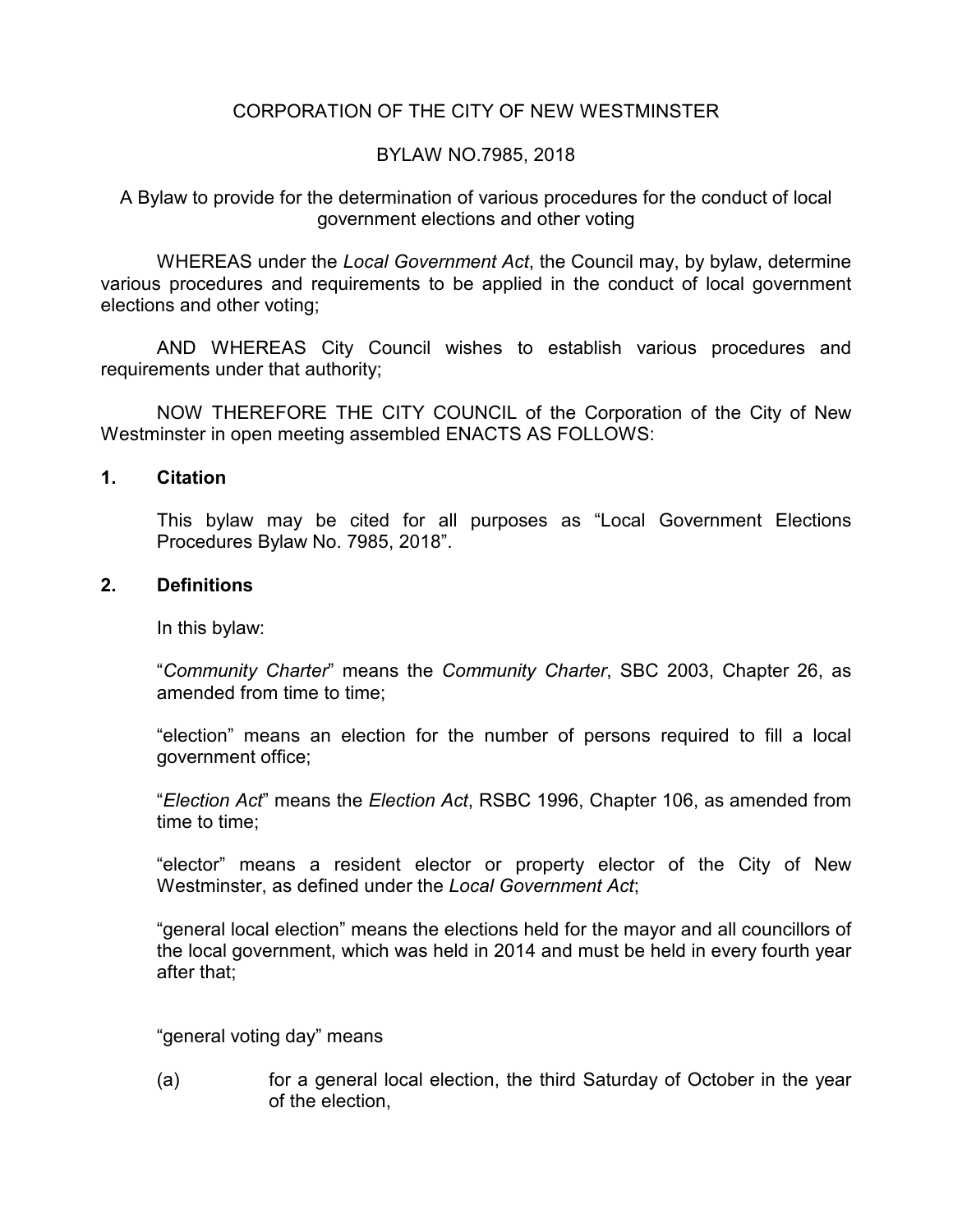- (b) for other elections, the date set under sections  $54$  (5),  $55$  (1) or (3) and 152 (5) of the *Local Government Act*, and
- (c) for other voting, the date set under section 174 (1) or (2) of the *Local Government Act*;

"local government" means, in relation to an election, the council of the Corporation of the City of New Westminster;

"*Local Government Act*" means the *Local Government Act*, RSBC 2015, Chapter 1, as amended from time to time;

"other voting" means voting on a matter referred to in section 170 of the *Local Government Act* and includes voting on community opinions under section 83 of the *Community Charter*.

# **BYLAW NO. 8311, 2022**

"social service centre" means a government or other facility which provides social services to specific populations, which includes but is not limited to: health,mental care and food services.

## **3. Use of the Provincial List of Voters as the Register of Resident Electors**

- (a) As authorized under section 76 of the *Local Government Act*, the most current available Provincial list of voters prepared under the *Election Act* is deemed to be the register of resident electors for the City of New Westminster.
- (b) The Provincial list of voters becomes the register of resident electors no later than 52 days before general voting day for any election or other voting for the City of New Westminster.

## **4. Required Advance Voting Opportunities**

- (a) In accordance with section 107 of the *Local Government Act*, advance voting opportunities shall be held on:
	- (i) the tenth day before general voting day from 8:00 a.m. to 8:00 p.m.; and
	- (ii) the third day before general voting day from 8:00 a.m. to 8:00 p.m.; and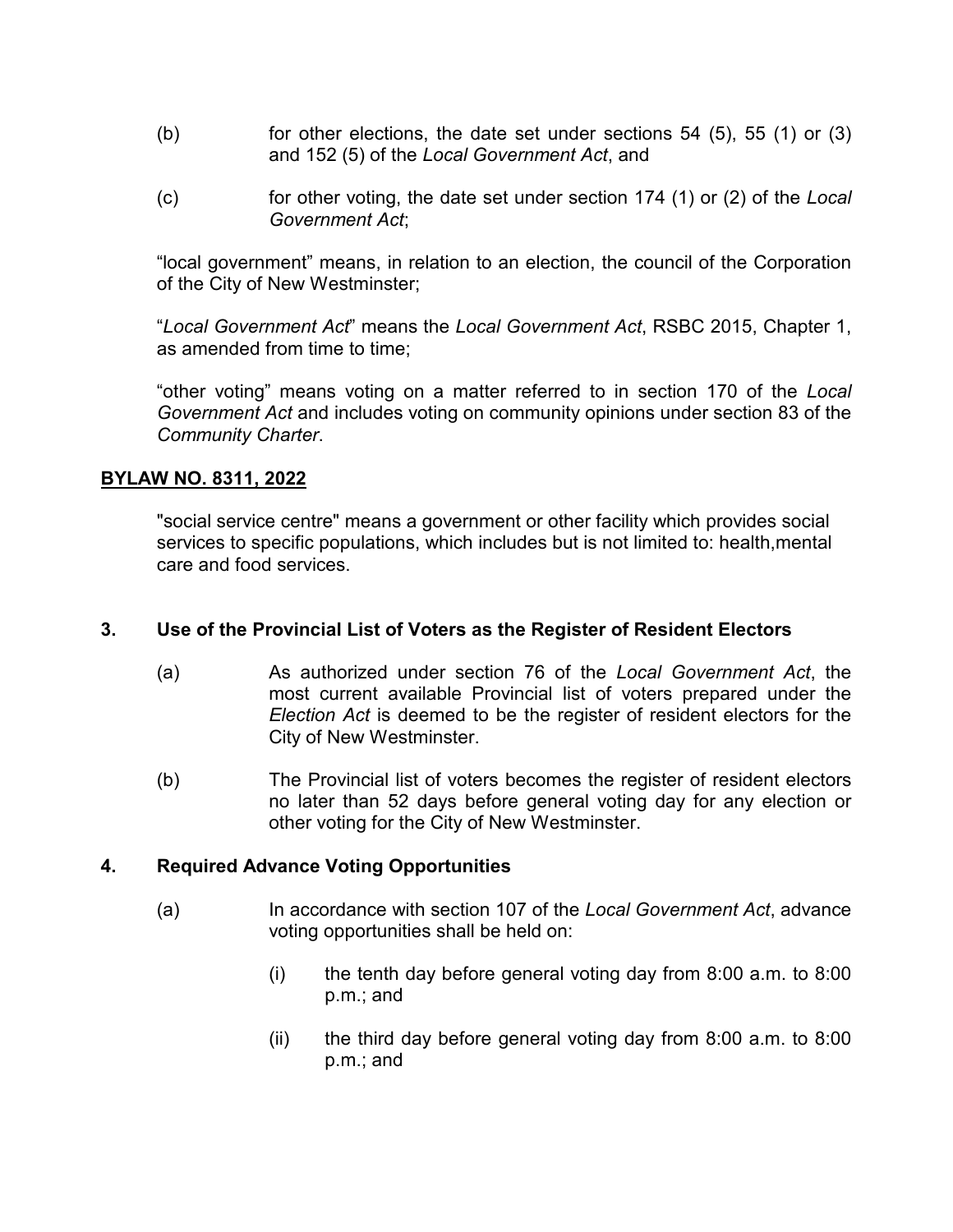(b) As soon as practicable after the declaration of an election by voting, the chief election officer must designate voting places for the required advance voting opportunities.

# **5. Additional Advance Voting Opportunities**

In accordance with section 108 of the *Local Government Act*, the local government authorizes the chief election officer to establish dates for additional voting opportunities in advance of general voting day, and to designate the voting places and set the voting hours for these voting opportunities.

# **BYLAW NO. 8311, 2022**

# **6. Special Voting Opportunities**

- (a) The Chief Election Officer is hereby authorized to establish special voting opportunities in order to give electors who may otherwise be unable to vote an opportunity to do so.
- (b) The Chief Election Officer is authorized to establish the date, voting hours and place where a special voting opportunity is to be conducted.
- (c) Electors may only vote at a special voting opportunity if they:
	- i. Have a disability, illness or injury that affects their ability to vote at another voting opportunity; or
	- ii. Are users of an emergency shelter or social service centre; or,
	- iii. Are residents or patients of a hospital, care facility or similar facility or institution located in the City of New Westminster.
- (d) An elector at a special voting opportunity who is unable to proceed to a voting compartment may request to vote elsewhere in the facility, and after receiving the request the presiding election official or designate must attend the elector for the purpose of allowing the elector to receive and mark a ballot; and
- (e) One candidate representative of the ballots for Mayor, Councillor and School Trustee is entitled to be present at each special voting opportunity with that candidate representative chosen by agreement of the candidates for that ballot or, failing such agreement, by the Chief Election Officer.

## **BYLAW NO. 8311, 2022**

## **7. Mail Ballot Voting**

*Authorization for Mail ballot procedure*